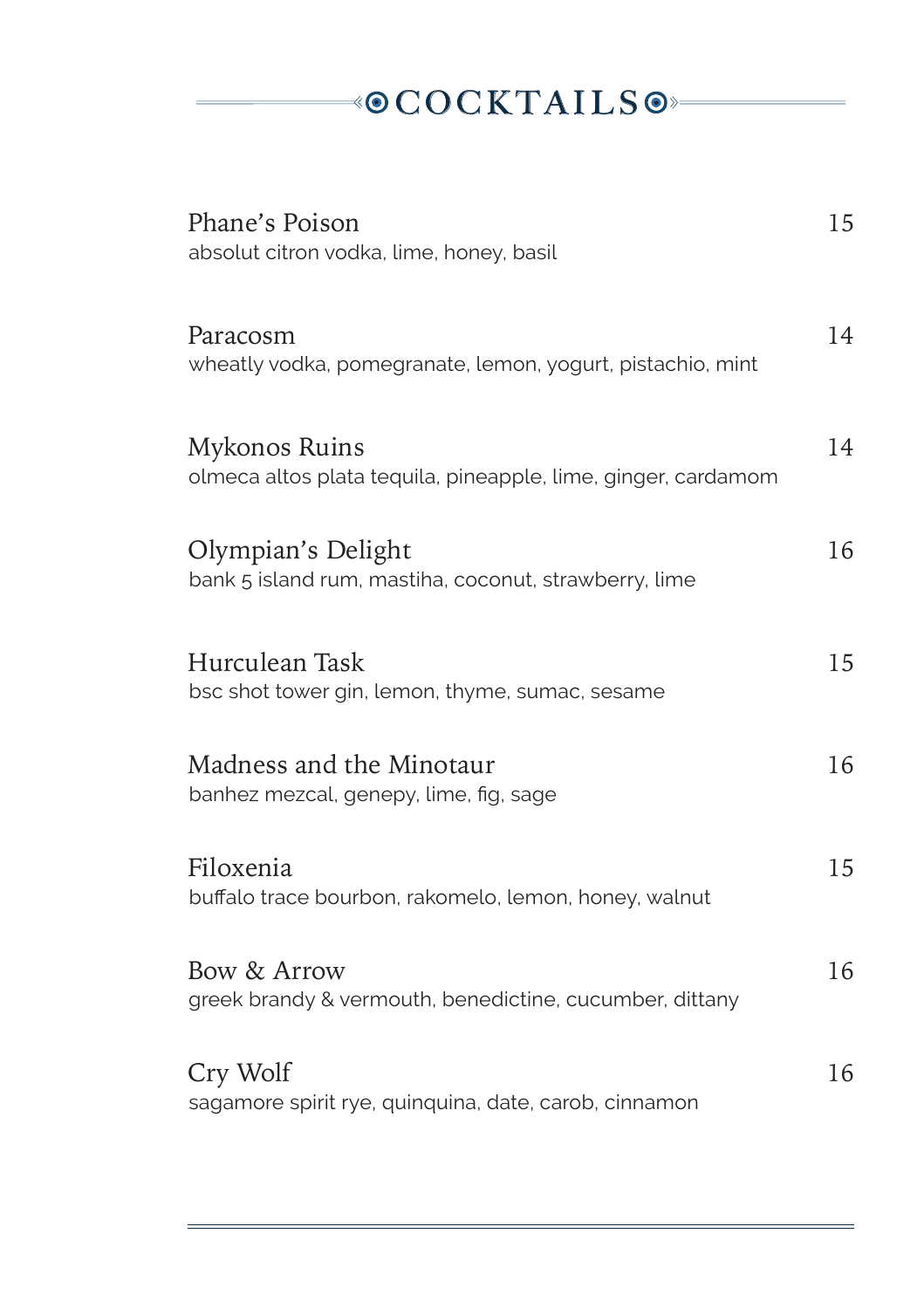#### WINES BY THE GLASS  $\circledcirc$

#### **champagne & sparkling**

| Los Monteros, Cava Brut<br>Penedés, Spain                       | 12 |
|-----------------------------------------------------------------|----|
| Pierre Sparr, Crémant d'Alsace Brut Rosé<br>Alsace, France   NV | 14 |
| <b>WHITES</b>                                                   |    |
| Artemis Karamolegos "Feredini", Assyrtiko<br>Santorini, Greece  | 16 |
| Paloma de Plata, Albariño<br>Rias Baixas, Spain                 | 14 |
| Punzi, Pinot Grigio<br>Veneto, Italy                            | 12 |
| Emmolo, Sauvignon Blanc<br>Fairfield, California                | 13 |
| Dr. Loosen, Riesling<br>Mosel, Germany                          | 13 |
| Paul Hobbs "Crossbarn", Chardonnay<br>Sonoma County, California | 16 |
| Copain "Les Voisins", Chardonnay<br>Anderson Valley, California | 17 |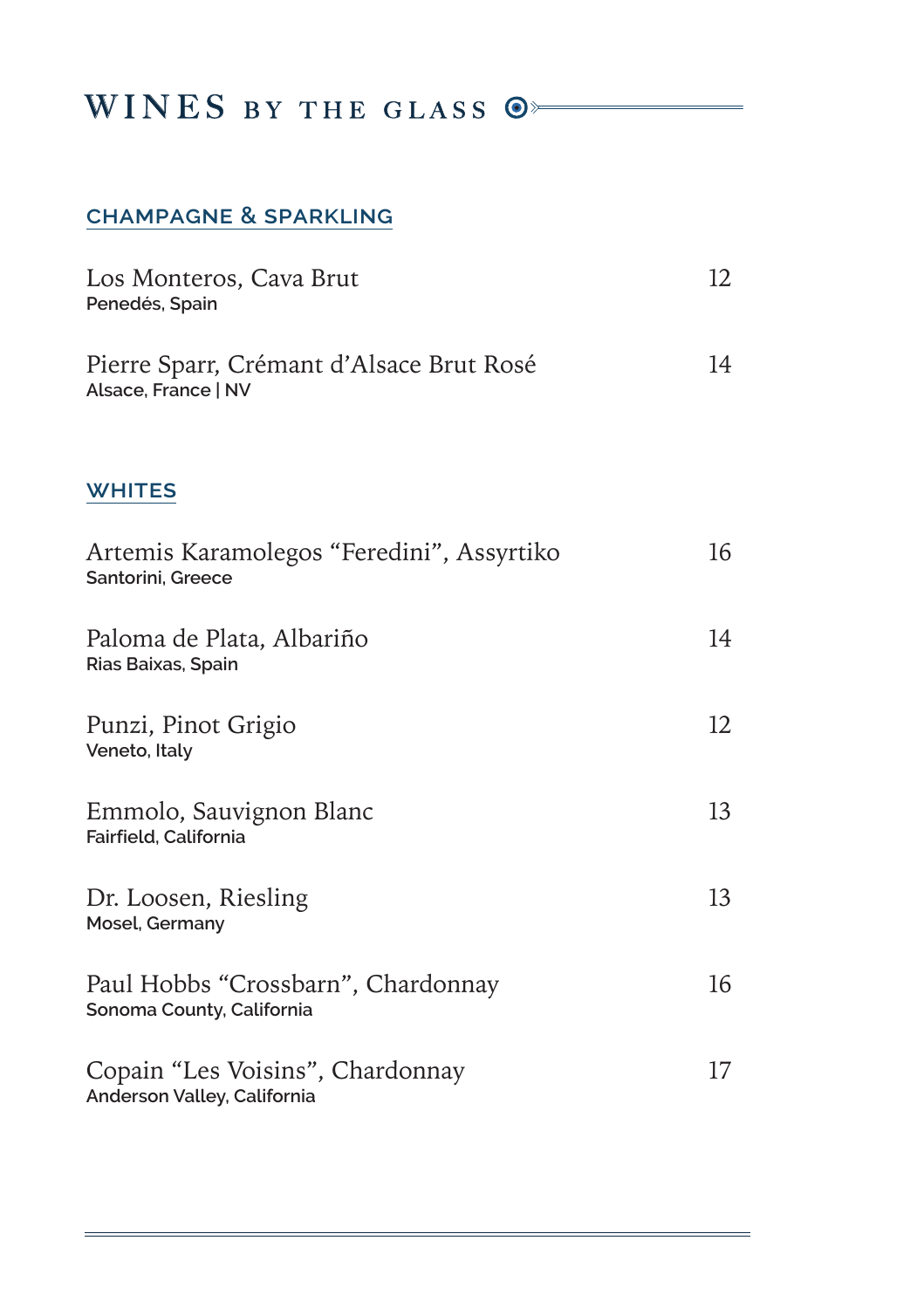#### **rose**

| Miraval Rosé<br>Provence, France                               | 16 |
|----------------------------------------------------------------|----|
| La Fête Du Rosé<br>Provence, France                            | 16 |
| <b>REDS</b>                                                    |    |
| Mitravelas Estate "Red on Black", Agiorgitiko<br>Nemea, Greece | 12 |
| Kokkinos, Xinomavro<br>Naoussa, Greece                         | 15 |
| Vineyard Origins, "Lot 302," Pinot Noir<br>California          | 12 |
| Las Perdices, Malbec<br>Mendoza, Argentina                     | 13 |
| Clos LaChance, Merlot<br>Santa Clara Valley, California        | 15 |
| San Simeon, Cabernet Sauvignon<br>Paso Robles, California      | 19 |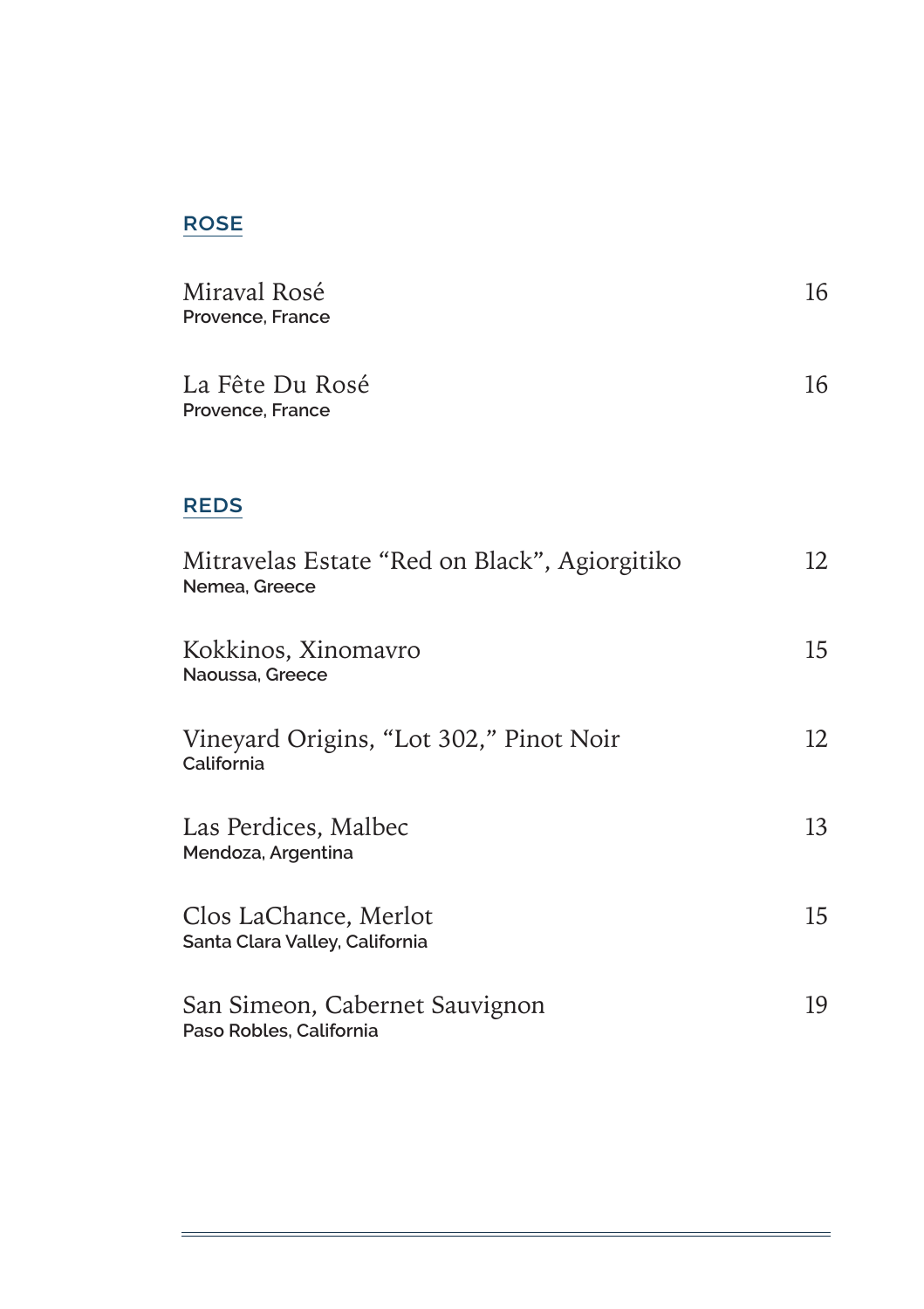## DRAUGHT BEERS  $\circ$

| Hysteria, Morning After Atlas Stout              | 8 |
|--------------------------------------------------|---|
| Diamondback, Green Machine IPA                   | 8 |
| Nepenthe Brewing, Infernal Splendor Helles Lager | 8 |
| Guinness Blonde Ale                              | 8 |
| Evolution, Delmarya Pils                         | 8 |

#### BOTTLED BEERS  $\circ$

| Victory Prima Pilsner       | 7 |
|-----------------------------|---|
| <b>Bold Rock Hard Cider</b> | 7 |
| Mythos Greek Lager          | 7 |
| National Bohemian Lager     | 5 |
| Stella Artois               | 6 |
| Allagash White              | 8 |
| Heineken (Non-Alcoholic)    | 5 |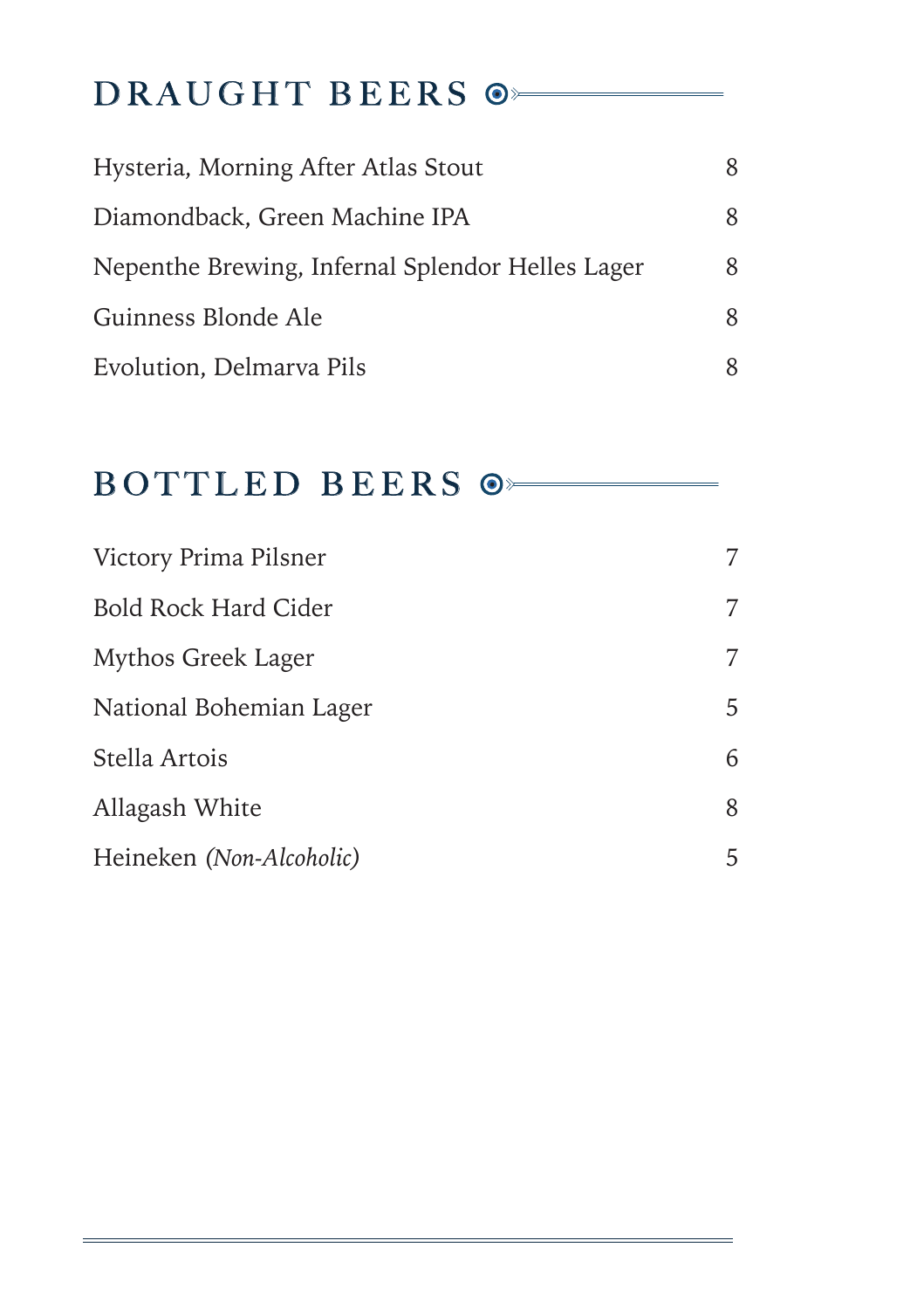## OUZO & MASTIHA  $\circ$

| Kleos Mastiha              | 13 |
|----------------------------|----|
| Ouzo $#12$                 | 7  |
| Ouzo Barbayanni Blue Label | 8  |
| Ouzo Plomari               | 8  |
| Tetteris Mastiha           |    |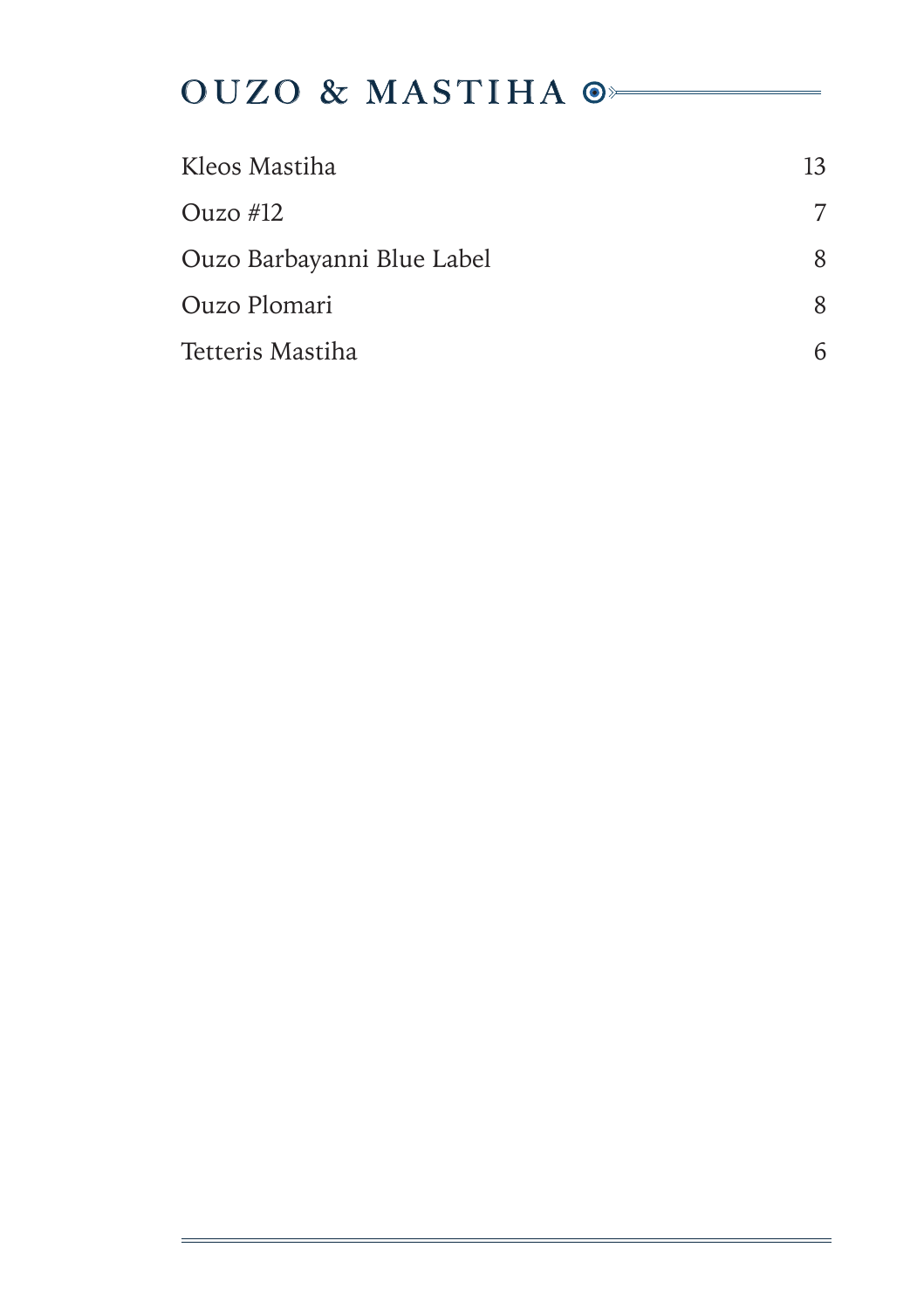#### VODKA <sup>o</sup>

| 44 North Huckleberry          | 10 |
|-------------------------------|----|
| Absolut                       | 10 |
| <b>Absolut Citron</b>         | 10 |
| Absolut Elyx                  | 14 |
| Belvedere                     | 12 |
| <b>Belvedere Citrus</b>       | 12 |
| Chopin Potato                 | 12 |
| <b>Grey Goose</b>             | 14 |
| Grey Goose L'Orange           | 14 |
| Grey Goose La Poire           | 14 |
| Grey Goose Le Citron          | 14 |
| Hangar 1                      | 11 |
| Hangar 1 Buddha's Hand Citron | 11 |
| Hangar 1 Mandarin Orange      | 11 |
| Helix                         | 8  |
| Ketel One                     | 12 |
| Reyka                         | 10 |
| Stoli                         | 10 |
| Stoli Elit                    | 19 |
| Tito's                        | 14 |
| Van Gogh Double Espresso      | 12 |
| Van Gogh Vanilla              | 12 |
| Wheatley                      | 11 |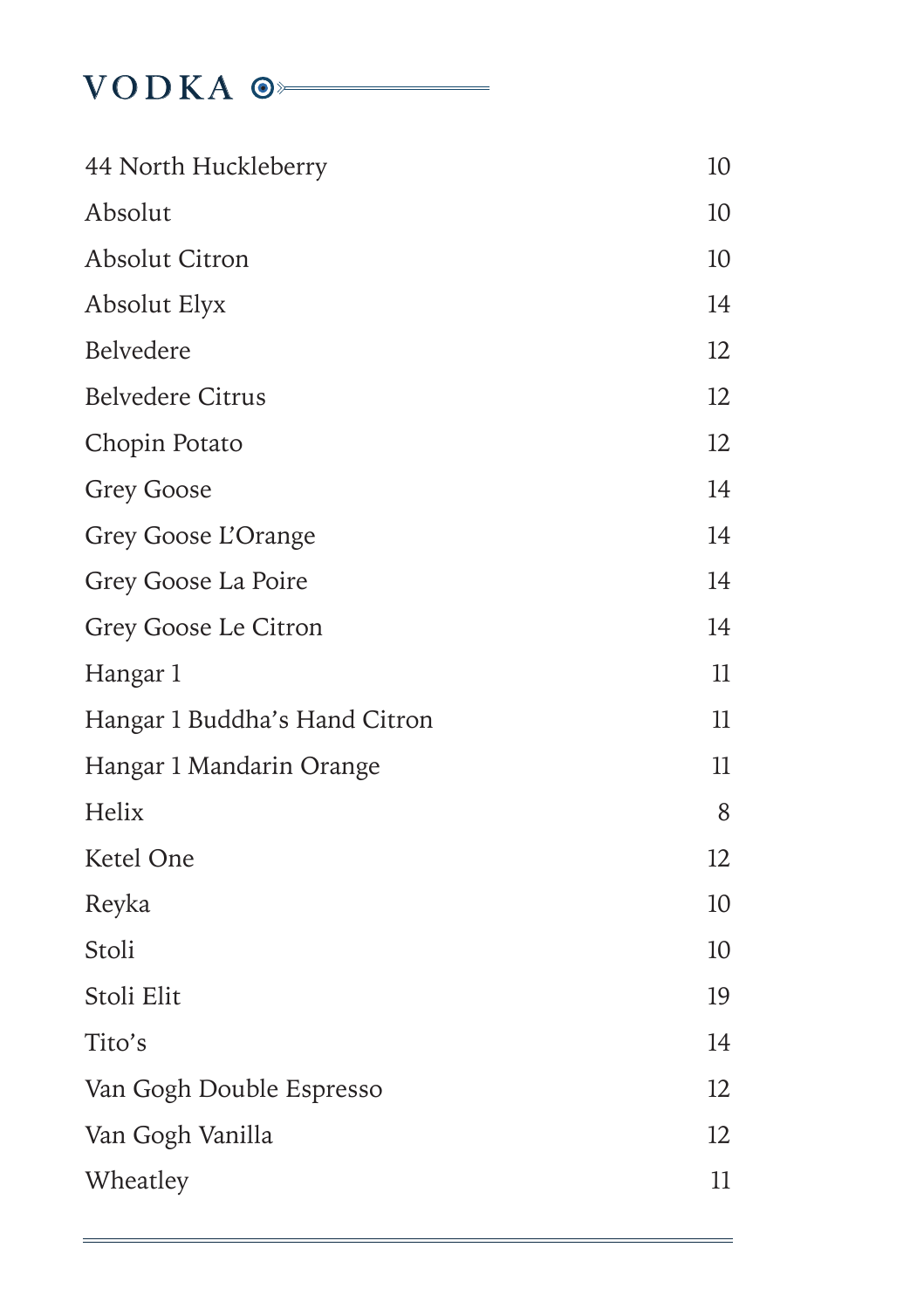# $\frac{1}{\sqrt{1-\frac{1}{2}}}\sqrt{\frac{1}{2}}$

| Barr Hill                      | 14 |
|--------------------------------|----|
| Barr Hill Tom Cat              | 18 |
| Beefeater                      | 11 |
| <b>Bombay Sapphire</b>         | 12 |
| The Botanist                   | 16 |
| <b>BSC Shot Tower</b>          | 12 |
| <b>BSC Shot Tower Barreled</b> | 13 |
| Ford's                         | 9  |
| Hendrick's                     | 16 |
| Monkey 47                      | 19 |
| Nolet's Silver                 | 19 |
| Plymouth                       | 13 |
| Ransom Old Tom                 | 14 |
| Tanqueray                      | 12 |
| Tanqueray 10                   | 14 |
| Tanqueray Rangpur              | 12 |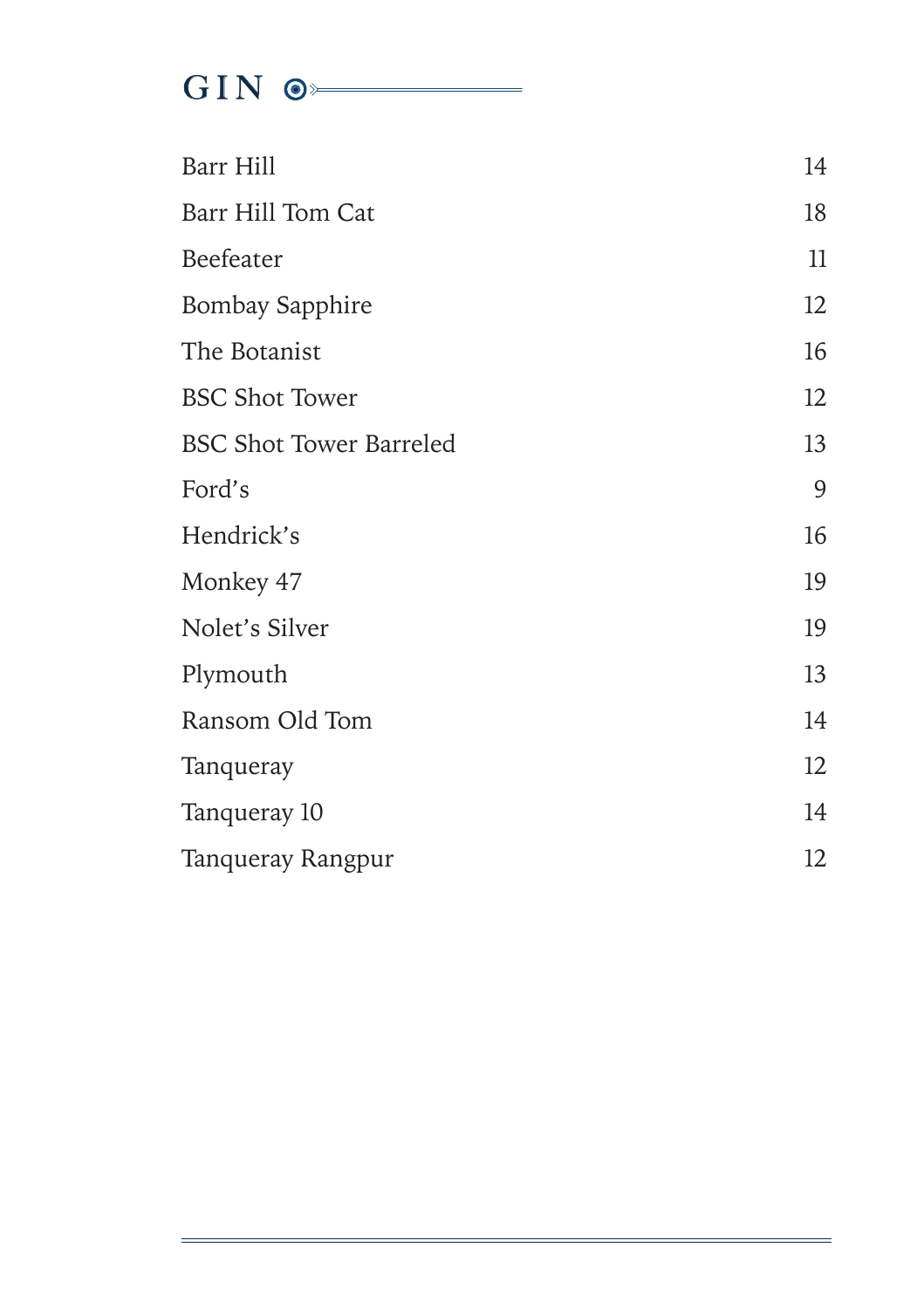### AGAVE  $\circ$

| Banhez Ensamble Mezcal     | 11 |
|----------------------------|----|
| Casamigos Blanco           | 19 |
| Casamigos Reposado         | 21 |
| Don Julio 1942             | 54 |
| Don Julio Blanco           | 20 |
| Don Julio Reposado         | 23 |
| Don Julio Añejo            | 26 |
| El Silencio Espadin Mezcal | 13 |
| Ilegal Joven Mezcal        | 16 |
| Ilegal Reposado Mezcal     | 19 |
| Olmeca Altos Plata         | 12 |
| Patròn Silver              | 19 |
| Roca Patròn Silver         | 25 |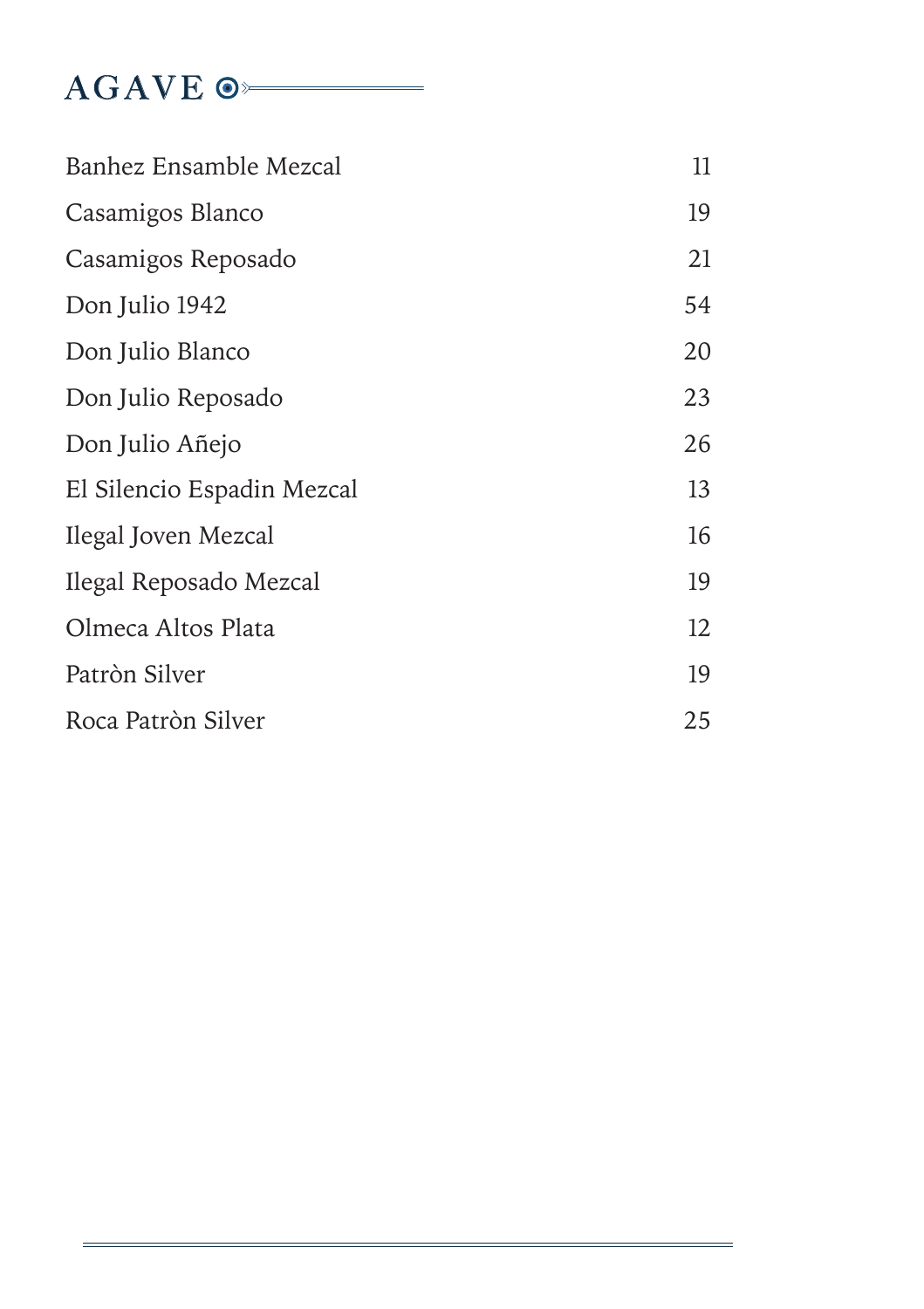## SUGARCANE<sup>®</sup>

| Abuelo 12yr           | 16 |
|-----------------------|----|
| Abuelo Centuria       | 54 |
| Bacardi               | 10 |
| Bacardi Reserva Ocho  | 14 |
| Captain Morgan        | 10 |
| Don Q Añejo           | 10 |
| Gosling's             | 10 |
| Mount Gay Eclipse     | 10 |
| Myer's                | 10 |
| Two James Doctor Bird | 10 |
| Zacapa 23             | 18 |
|                       |    |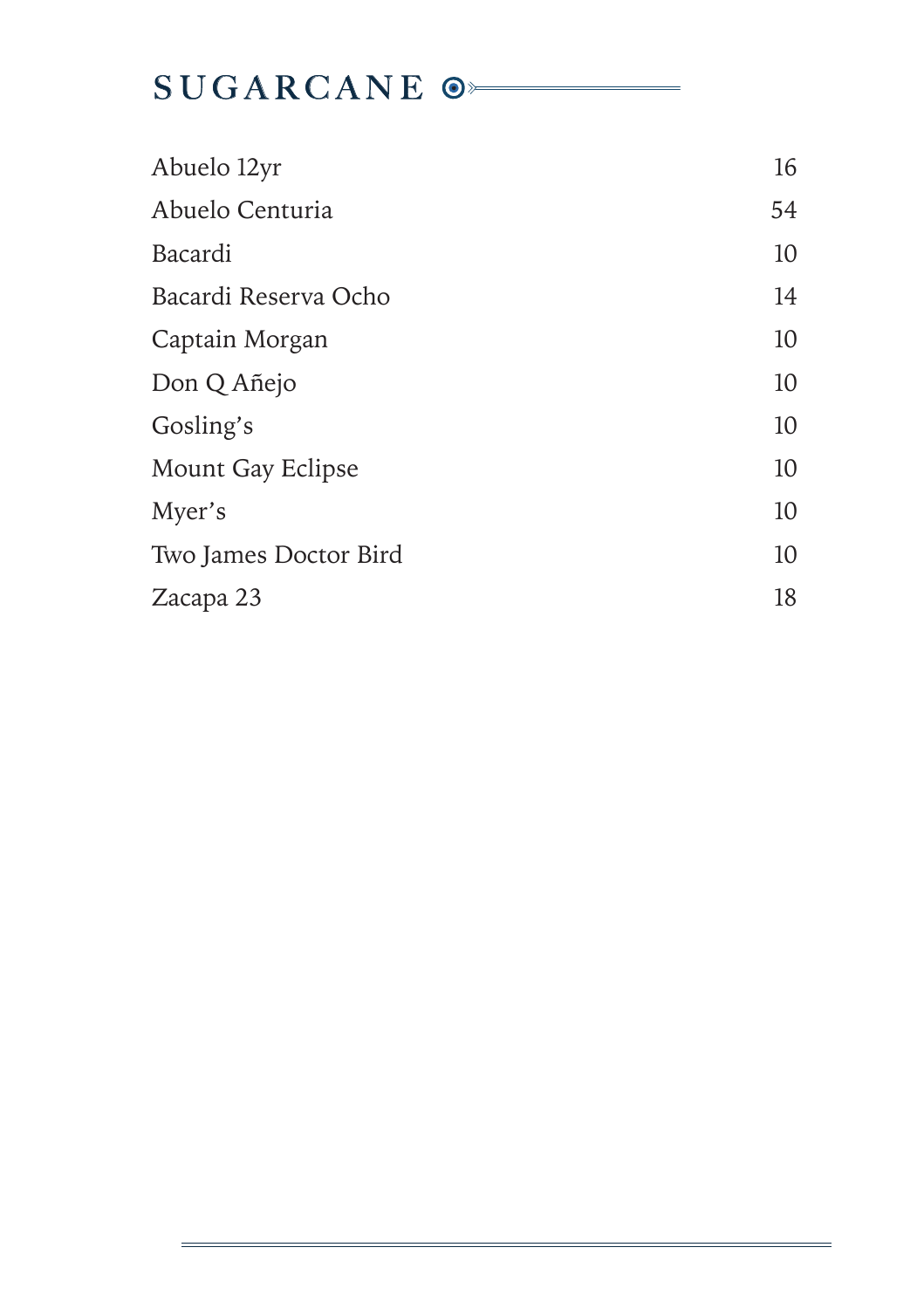## SINGLE MALT SCOTCH  $\odot$

| Aberfeldy 12yr                   | 18  |
|----------------------------------|-----|
| BenRiach 10yr Curiositas         | 26  |
| Balvenie 14yr Caribbean Cask     | 36  |
| <b>Bowmore 15yr Darkest</b>      | 36  |
| Bunnahabhain 12yr                | 24  |
| Dalmore Cigar Malt               | 68  |
| Glenfiddich Fire & Cane          | 19  |
| Glenfiddich 12yr                 | 22  |
| Glenfiddich 15yr Solera          | 35  |
| Glenfiddich 18yr                 | 48  |
| Glenmorangie 10yr                | 20  |
| Glenmorangie Bacalta             | 47  |
| Glenmorangie 12yr Nectar D'Or    | 29  |
| Glenmorangie 18yr Extremely Rare | 52  |
| Glenmorangie Signet              | 80  |
| The Macallan 12yr Sherry Cask    | 30  |
| The Macallan 15yr Fine Oak       | 55  |
| The Macallan 18yr Sherry Cask    | 130 |
| Oban 14yr                        | 38  |
| Royal Brackla 12yr               | 28  |
| Springbank 18yr                  | 94  |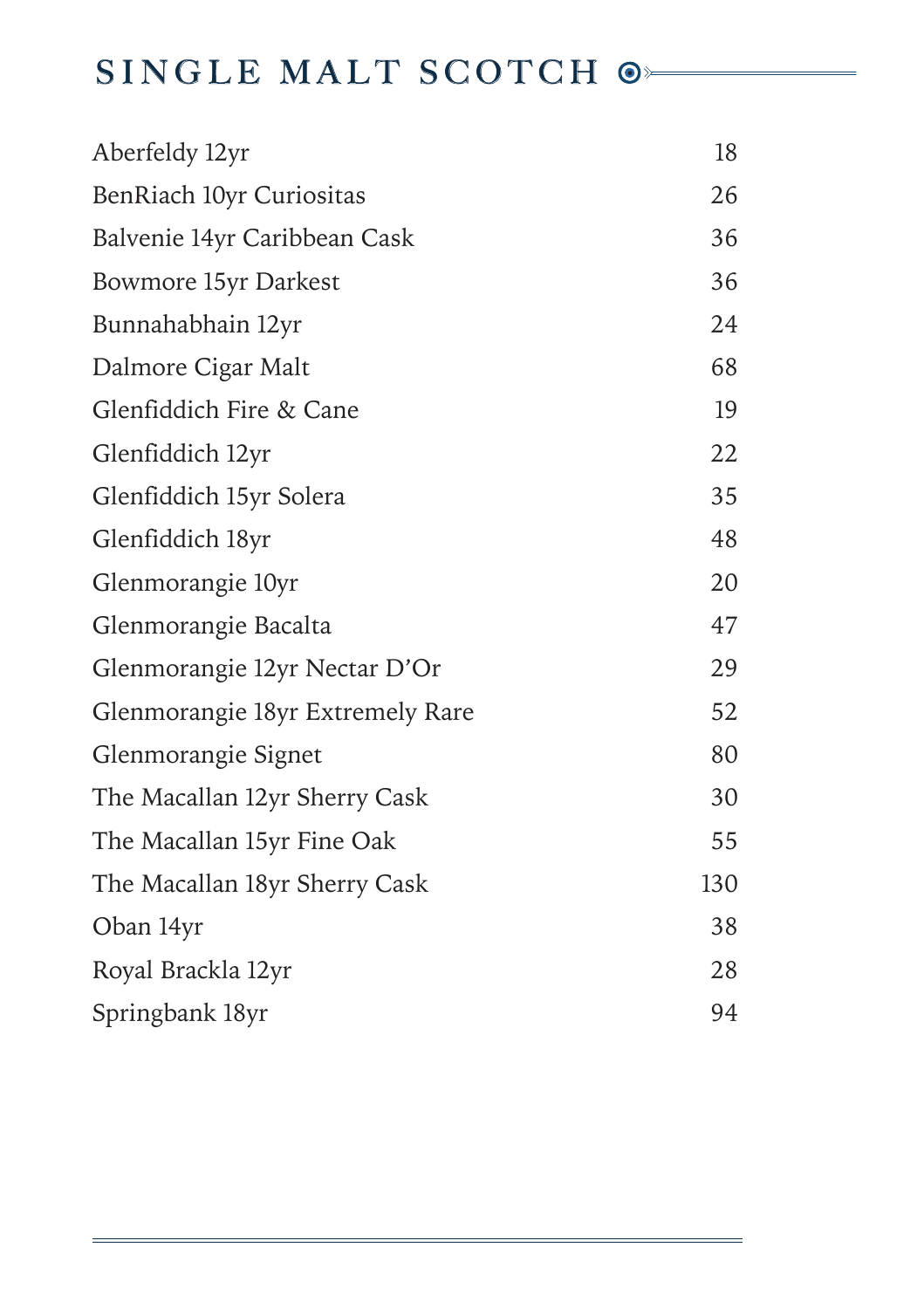## BLENDED SCOTCH  $\circ$

| Dewar's                    | 10 |
|----------------------------|----|
| Johnnie Walker 18yr        | 26 |
| Johnnie Walker Black Label | 15 |
| Johnnie Walker Blue Label  | 96 |
| Johnnie Walker Green Label | 24 |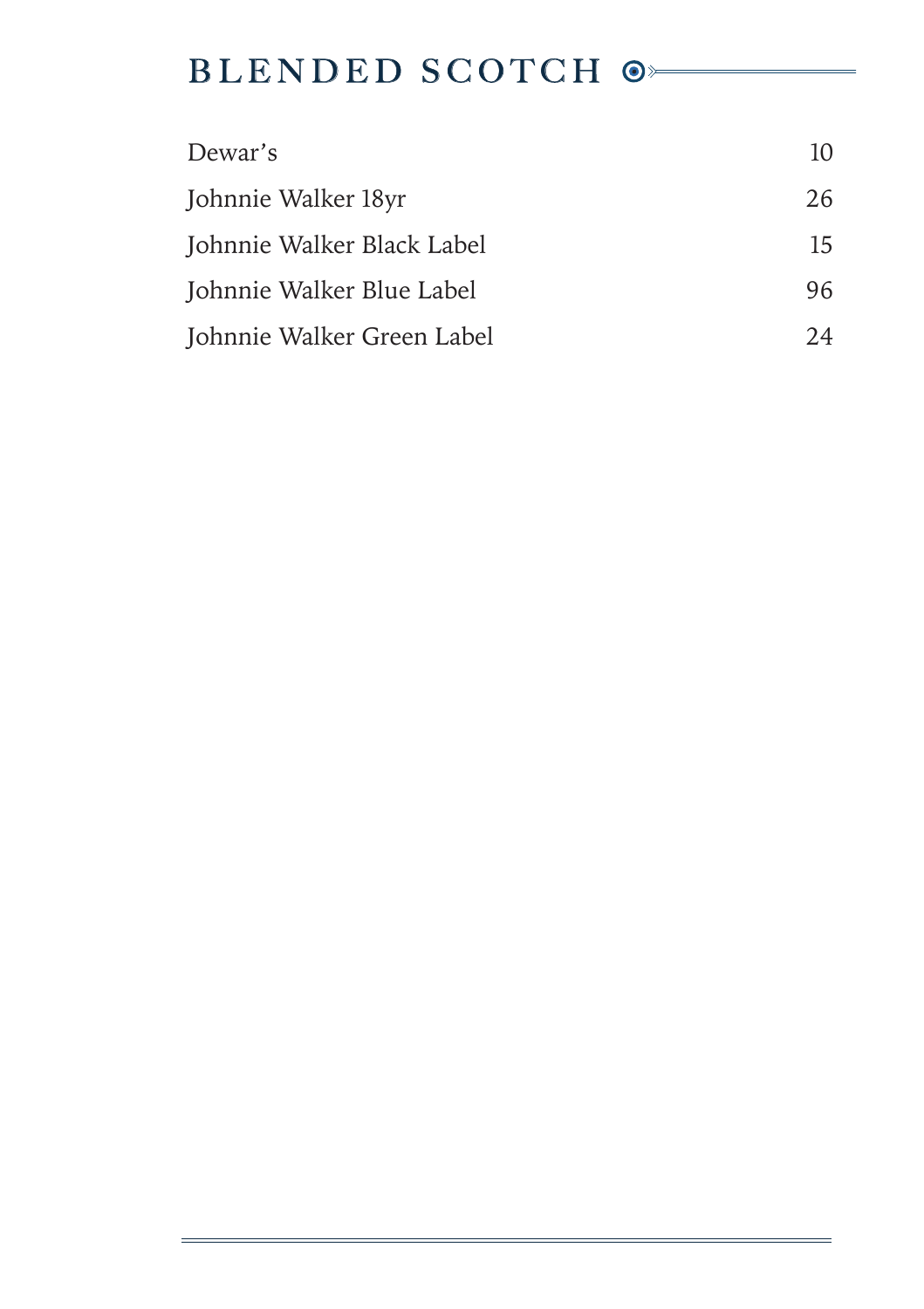## BOURBON <sup>®</sup>

| Angel's Envy                                     | 18 |
|--------------------------------------------------|----|
| Basil Hayden's                                   | 18 |
| Blanton's                                        | 23 |
| <b>Buffalo Trace</b>                             | 14 |
| <b>Bulleit</b>                                   | 12 |
| Bulleit 10yr                                     | 19 |
| Eagle Rare 10yr                                  | 14 |
| Elijah Craig Barrel Proof                        | 26 |
| Four Roses Small Batch                           | 9  |
| Henry McKenna 10yr Single Barrel                 | 13 |
| Hillrock Estate Solera                           | 37 |
| I.W. Harper                                      | 16 |
| Jefferson's Ocean                                | 30 |
| Maker's 46                                       | 17 |
| Maker's Mark                                     | 12 |
| Orphan Barrel Barterhouse                        | 28 |
| Orphan Barrel Forged Oak                         | 26 |
| Orphan Barrel Rhetoric                           | 58 |
| Old Rip Van Winkle 10yr (1.5 oz)                 | 85 |
| Stagg Jr.                                        | 20 |
| Two James J. Riddle                              | 18 |
| Van Winkle Special Reserve "Lot B" 12yr (1.5 oz) | 90 |
| <b>Woodford Reserve</b>                          | 14 |
| Woodford Reserve Double Oaked                    | 21 |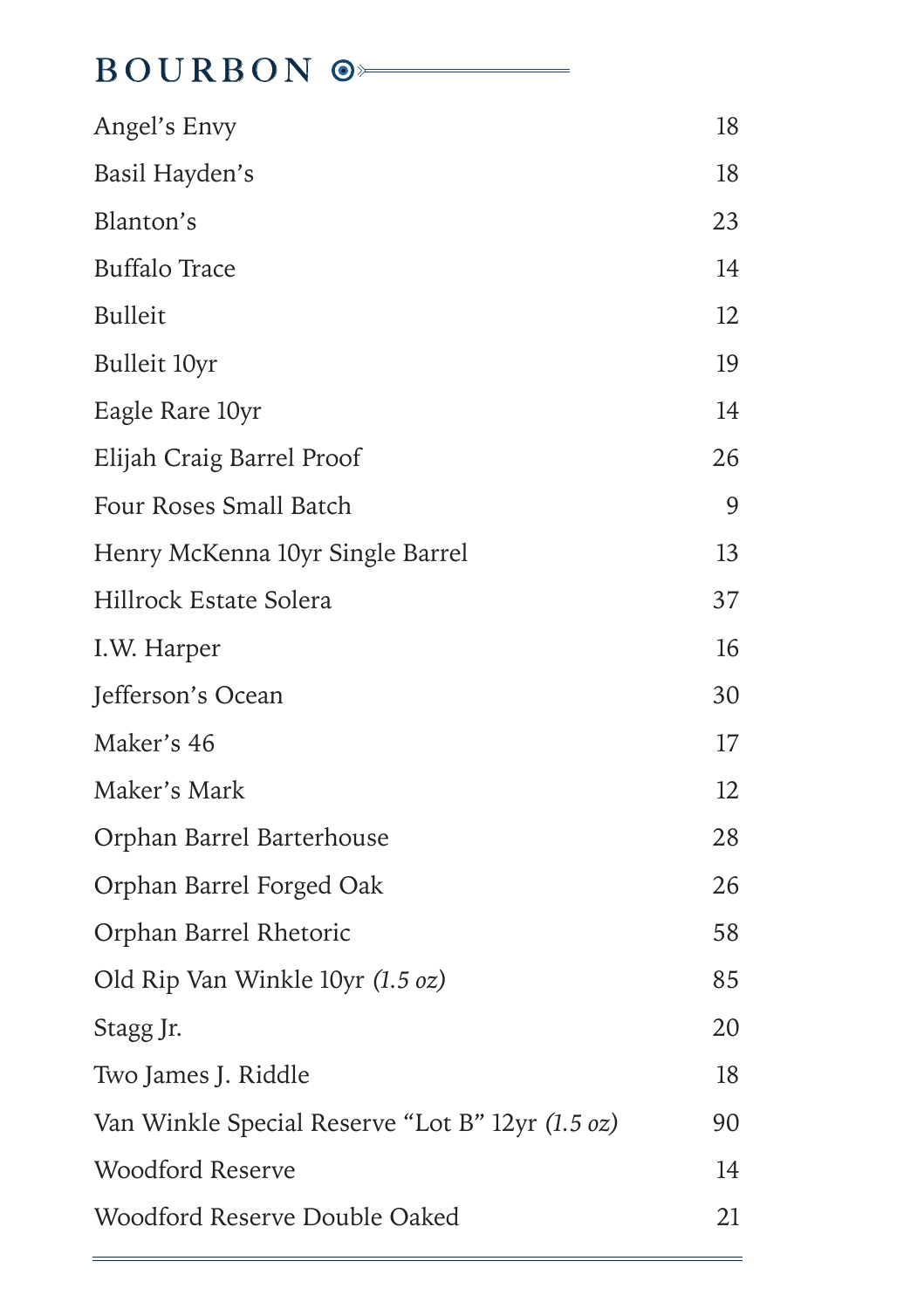## RYE WHISKEY  $\circ$

| Angel's Envy                       | 32 |
|------------------------------------|----|
| <b>Bulleit</b>                     | 11 |
| High West Double                   | 13 |
| High West A Midwinter Night's Dram | 34 |
| High West Rendezvous               | 23 |
| Old Potrero                        | 25 |
| Pikesville                         | 18 |
| Redemption                         | 11 |
| Rittenhouse                        | 10 |
| Sagamore Spirit                    | 11 |
| Sazerac                            | 11 |
| Thomas H. Handy                    | 65 |
| Templeton 6yr                      | 17 |
| Two James Catcher's                | 18 |
| WhistlePig 10yr                    | 28 |
| Woodford Reserve                   | 16 |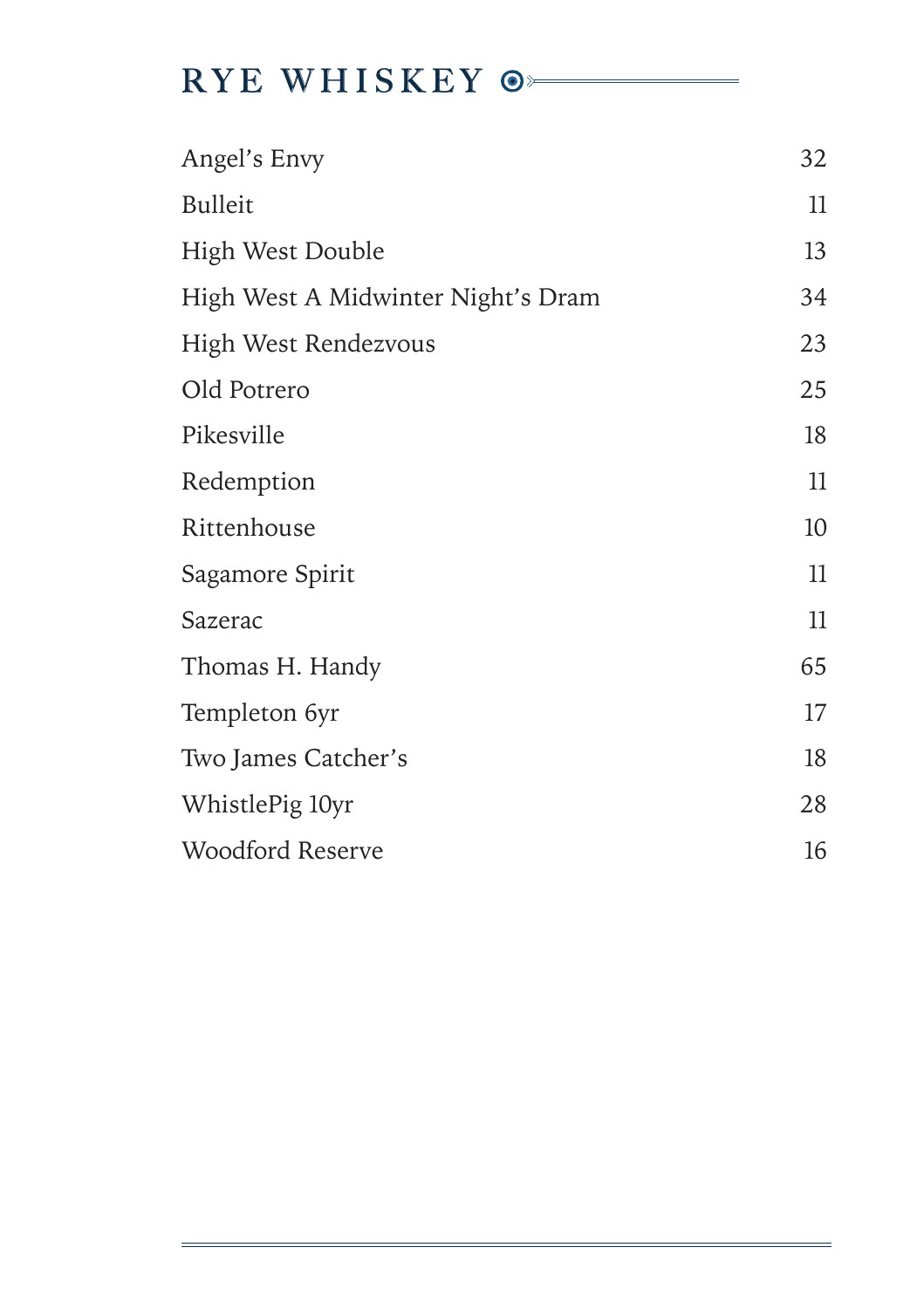## WORLD WHISK(E)Y  $\odot$

| Crown Royal                  | 13  |
|------------------------------|-----|
| High West Bourye             | 29  |
| Jack Daniels                 | 10  |
| Jameson                      | 13  |
| Redbreast 12yr               | 25  |
| Redbreast 21yr               | 105 |
| Seagram's 7                  | 8   |
| Tin Cup                      | 12  |
| Two James Johnny Smoking Gun | 16  |
| Westland Single Malt         | 26  |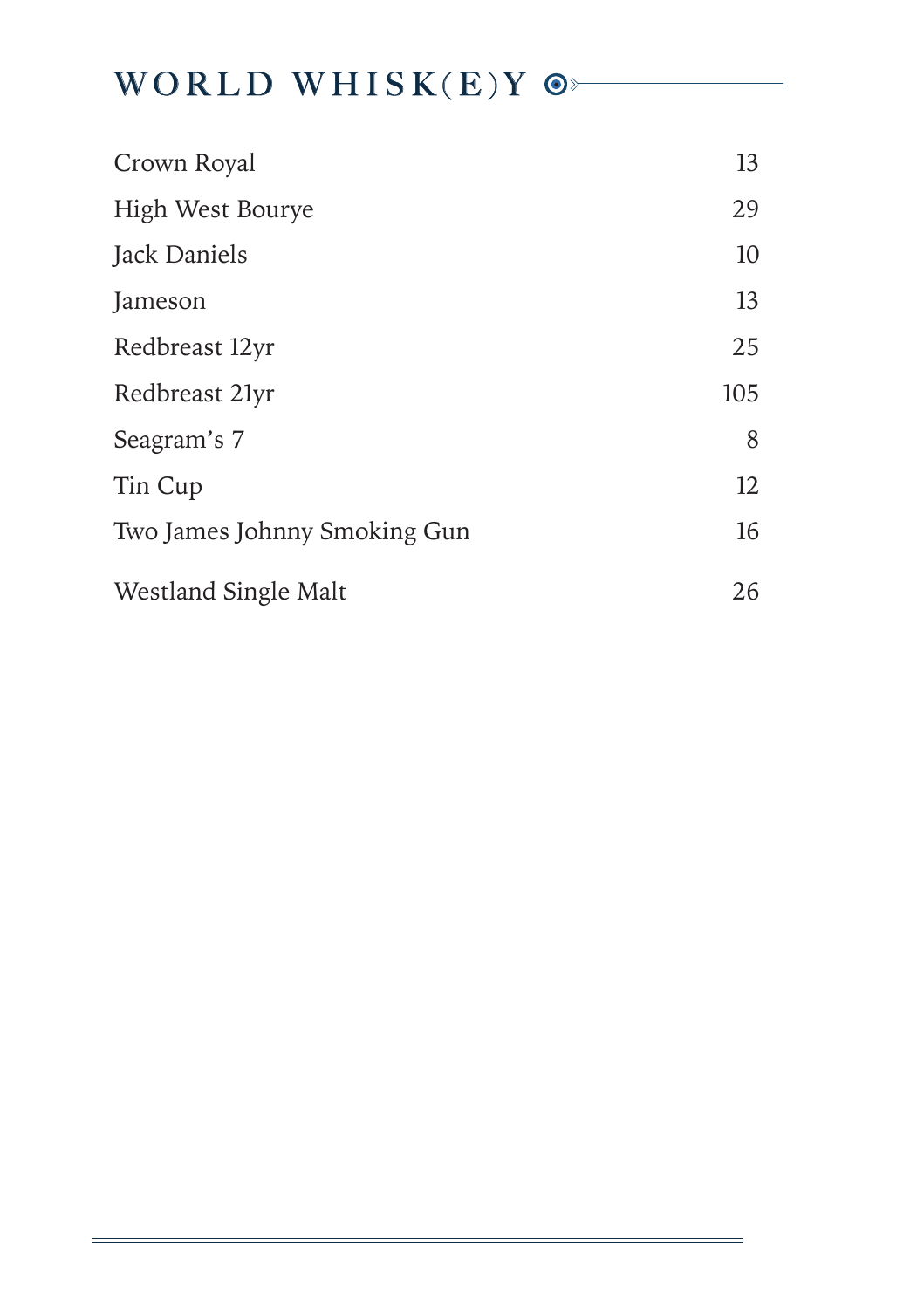# BRANDY  $\circ$

| Idoniko Tsipouro                        | 10 |
|-----------------------------------------|----|
| Metaxa 5 Stars                          | 10 |
| Metaxa 7 Stars                          | 12 |
| Metaxa Grand Fine                       | 14 |
| Caravedo Mosto Verde Pisco              | 16 |
| Copper & Kings                          | 9  |
| Baltimore Spirit Company Pechuga Pumila | 25 |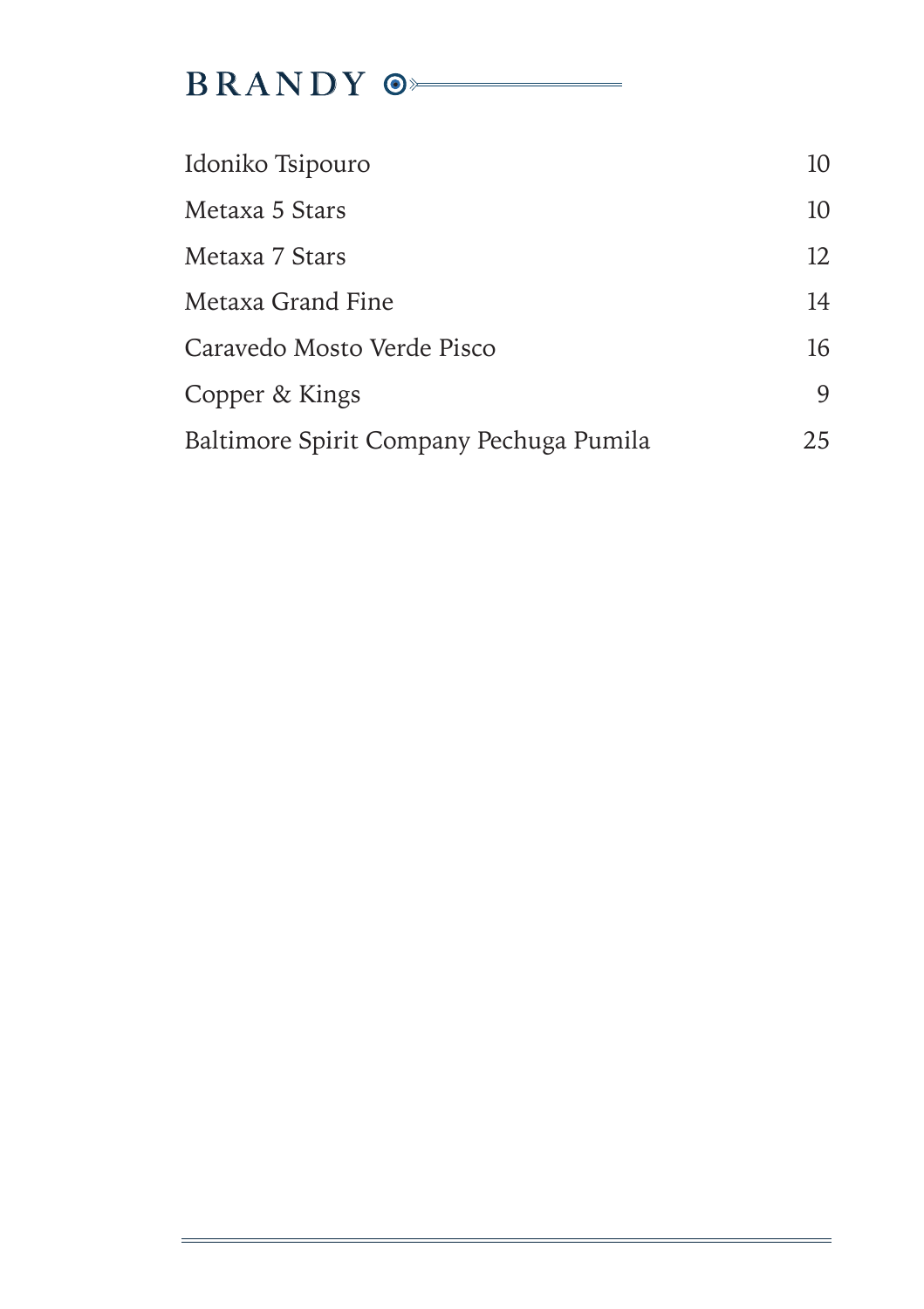# COGNAC<sup>O</sup>

| D'ussé VSOP                         | 20  |
|-------------------------------------|-----|
| Delamain Pale & Dry XO              | 40  |
| Grand Marnier 1880                  | 78  |
| Grand Marnier Cuvee Louis Alexandre | 25  |
| Hine Rare VSOP                      | 25  |
| Martell Cordon Bleu                 | 71  |
| Paul Giraud VSOP                    | 24  |
| Rémy Martin Louis XIII (1 oz)       | 500 |
| Rémy Martin VSOP                    | 20  |